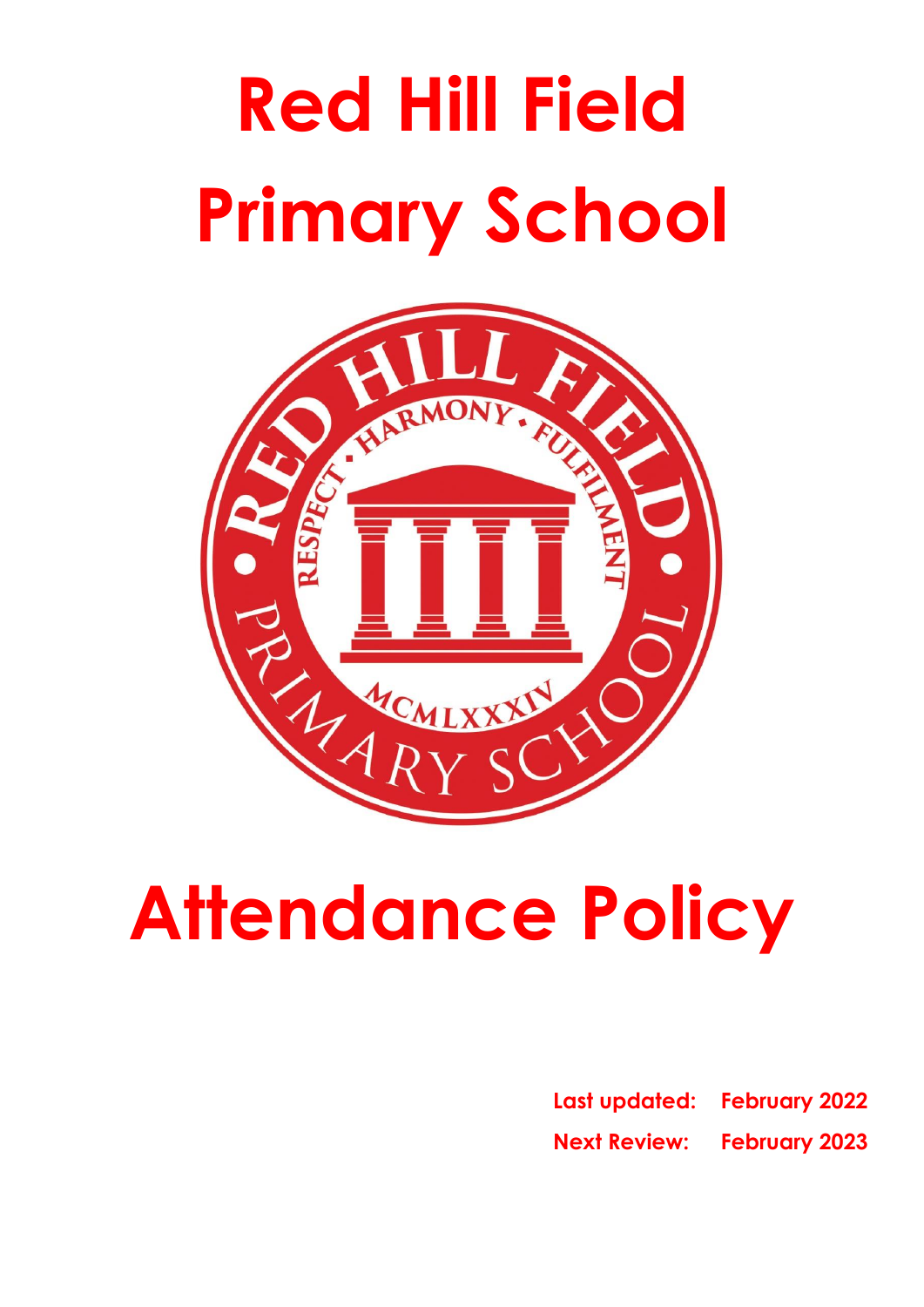#### **The law requires parents and carers to make sure that their children receive a full-time education suitable to their needs.**

At Red Hill Field Primary School, we place a high priority on achieving excellent standards. In order for pupils to achieve their potential, they need to attend school consistently and be punctual; these are also good habits that will support them throughout their lives. Expectations of parents and carers:

- Ensure that child attend school, on time, regularly
- Notify school on the first day of a child's absence before 8:45am. A message can be left on the school's answerphone
- Complete a request form for absence in term time for exceptional circumstances
- Meet with the Attendance Manager to discuss their child's attendance when necessary

Expectations of class teachers:

- Complete the register on Arbor at the start of each session
- Monitor patterns of attendance and report any concerns to the Senior Leadership Team
- Report attendance to parents on short reports at Parents' Evenings and on their end of year report

Expectations of administration staff:

- Record reported absence on Arbor
- Make first day of absence phone calls and record reasons on Arbor
- Share attendance reports with the Attendance Manager on a weekly basis
- Send out absence letters as directed by the Attendance Manager
- Keep a record of which attendance stage identified children are on

Expectations of the Attendance Manager:

- Liaise with class teachers regarding their concerns around a child's absence to identify any underlying causes
- Monitor absence reports provided by the administration staff
- Follow procedures as outlined in this policy
- Direct the administration staff to send out letters in accordance with the policy as necessary
- Report attendance to the Local Governing Body

#### **Late Procedures**

Children who arrive late at school after the gates have closed are required to enter via the reception where they will need to sign-in. A member of staff will take them to their class. A reason for lateness will be requested and recorded on Arbor. Children who frequently arrive late will be monitored and absence procedures will be followed. These are detailed in Appendix 2. The list of actions is a guide and is not exhaustive.

#### **Levels of attendance**

Attendance levels will be closely monitored and where there are concerns about a child's absence further steps will be taken. These are detailed in Appendix 4. The list of actions is a guide and is not exhaustive. Where further intervention is required the school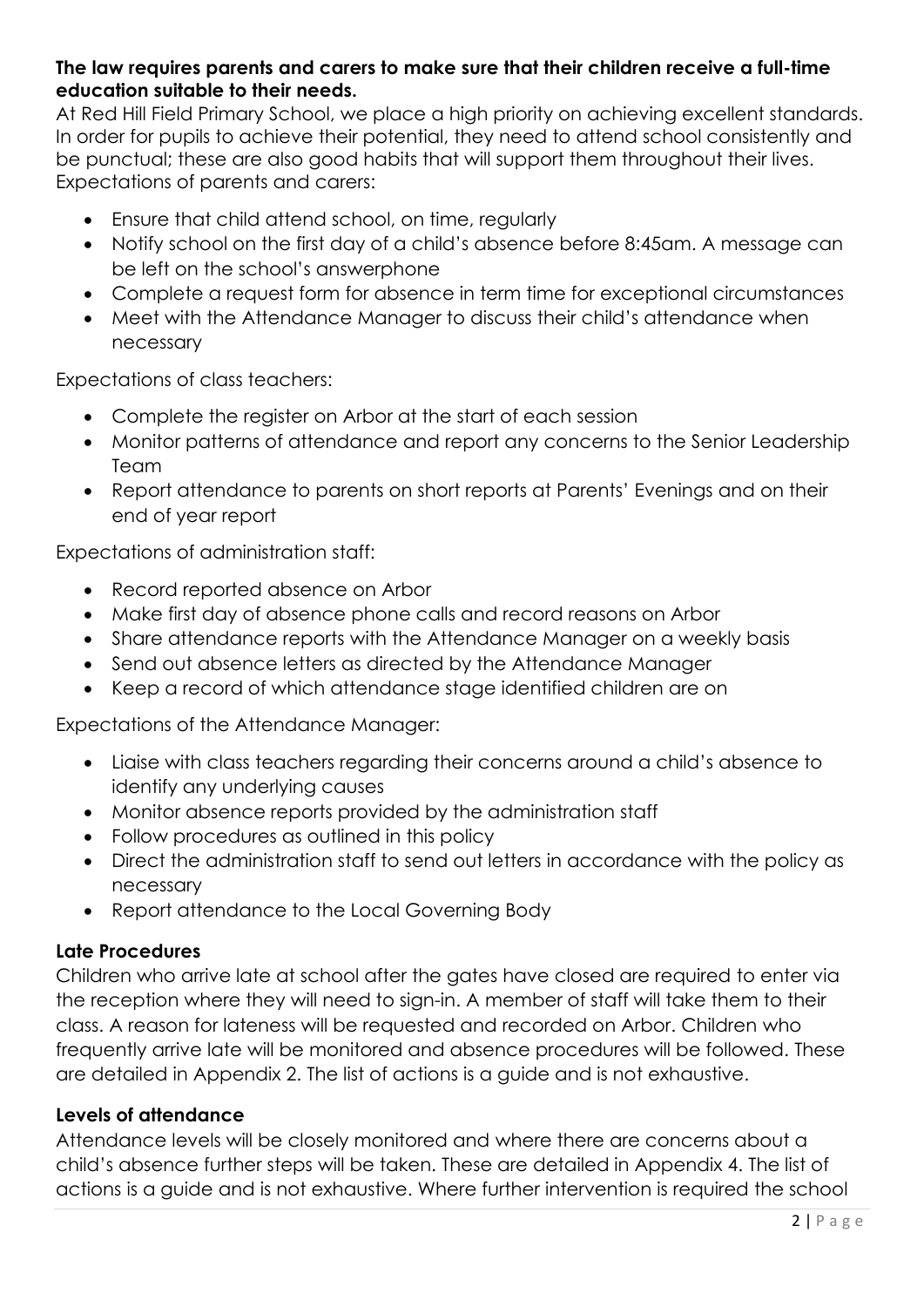will develop an Absence Management Plan (Appendix 6) to support improved attendance.

#### **Request for absence**

If a parent wishes to take a child out of school during term time, they will need to complete a Request for Exceptional Leave form (Appendix 1). It is at the Headteacher's discretion whether this will be recorded as authorised or unauthorised. Where a child has a history of low attendance or where the holiday leave is considered excessive, the case may be reported to the Pupil Services Court Team and a fine may be issued.

#### **Safeguarding and Children Missing Education**

A child missing education is a potential indicator of abuse or neglect. School staff will follow the school's absence procedures to help identify the risk of abuse or neglect, including sexual exploitation, and to prevent the risks of their going missing in future (Keeping Children Safe in Education 2021 and Children Missing Education 2016)

#### **The Local Authority Pupil Services Court Team have statutory powers to take legal action and, where appropriate, to prosecute parents and carers if they fail to ensure that their child receives a suitable education. Further details can be found [here.](https://resources.leicestershire.gov.uk/sites/default/files/field/pdf/2016/12/12/Court-Team-code-of-conduct.pdf)**

This policy sets out our processes and procedures for promoting good attendance and managing the absence of pupils. No policy can cover every eventuality; if a situation is not covered by this policy, the headteacher will use their discretion and their decision is final.

The latest guidance from the Department for Education can be found [here.](chrome-extension://efaidnbmnnnibpcajpcglclefindmkaj/viewer.html?pdfurl=https%3A%2F%2Fassets.publishing.service.gov.uk%2Fgovernment%2Fuploads%2Fsystem%2Fuploads%2Fattachment_data%2Ffile%2F1039223%2FSchool_attendance_guidance_for_2021_to_2022_academic_year.pdf&clen=267740&chunk=true)

Whilst recognising the continued effects of the pandemic, we must do all that we can to ensure regular and sustained attendance. Appendix 7 is a copy of a letter sent to parents and carers to remind them of this.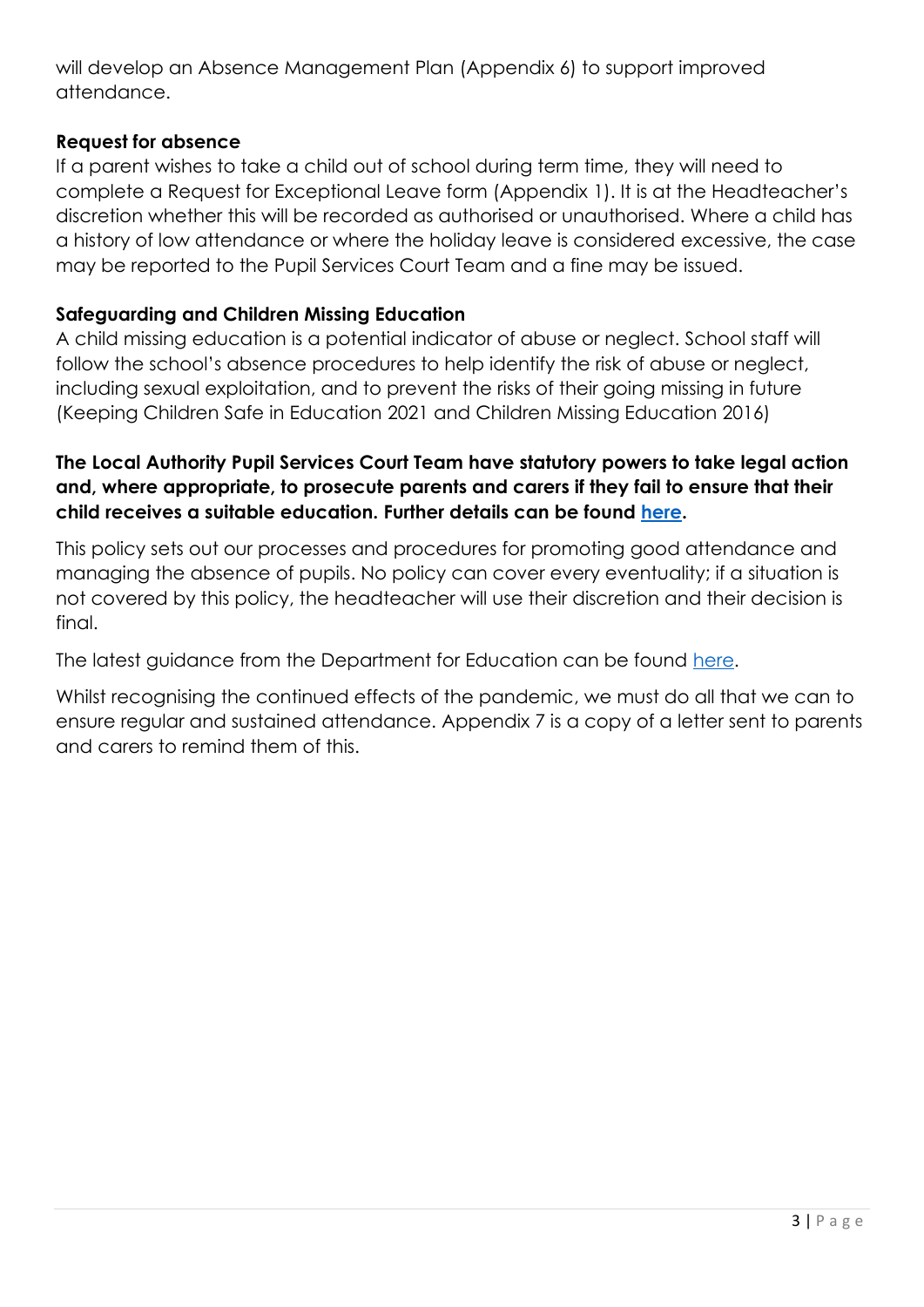#### **Appendix 1**

## **Red Hill Field Primary School - Request for Exceptional Leave**

| Name/s:                     |  |
|-----------------------------|--|
| Class teacher/s:            |  |
| Dates of absence (from/to): |  |
| Total number of days:       |  |
| Reason for absence:         |  |

# **Red Hill Field Primary School - Exceptional Leave Reply**

#### **(to be completed by school)**

We expect that all parents/carers will ensure that their child attends school as often as possible. Good attendance is an important factor in a child making good progress at school. Attendance is monitored and the school expects that every effort will be made by all families to maintain our attendance target of over 96%. Any attendance that falls below our target will be monitored and persistent absence could result in a fine.

I understand that there may be **exceptional circumstances** where a parent has to request a child's absence during term time. In these rare circumstances, I am able to authorise absence. If agreed I will then determine the number of days that will be authorised. Headteachers are not expected to consider any term time leave as exceptional.

Thank you for informing me about your child/ren's absence. I can confirm it will be recorded as follows:

| Current School Year Attendance: |  |
|---------------------------------|--|
| Last School Year Attendance:    |  |
| Absence Code:                   |  |

We monitor attendance levels constantly and do reserve the right to refer the absence to the Leicestershire County Council Pupil Services Court Team if they do not meet the required target.

Comments:

Yours sincerely,

S. Snelson

Headteacher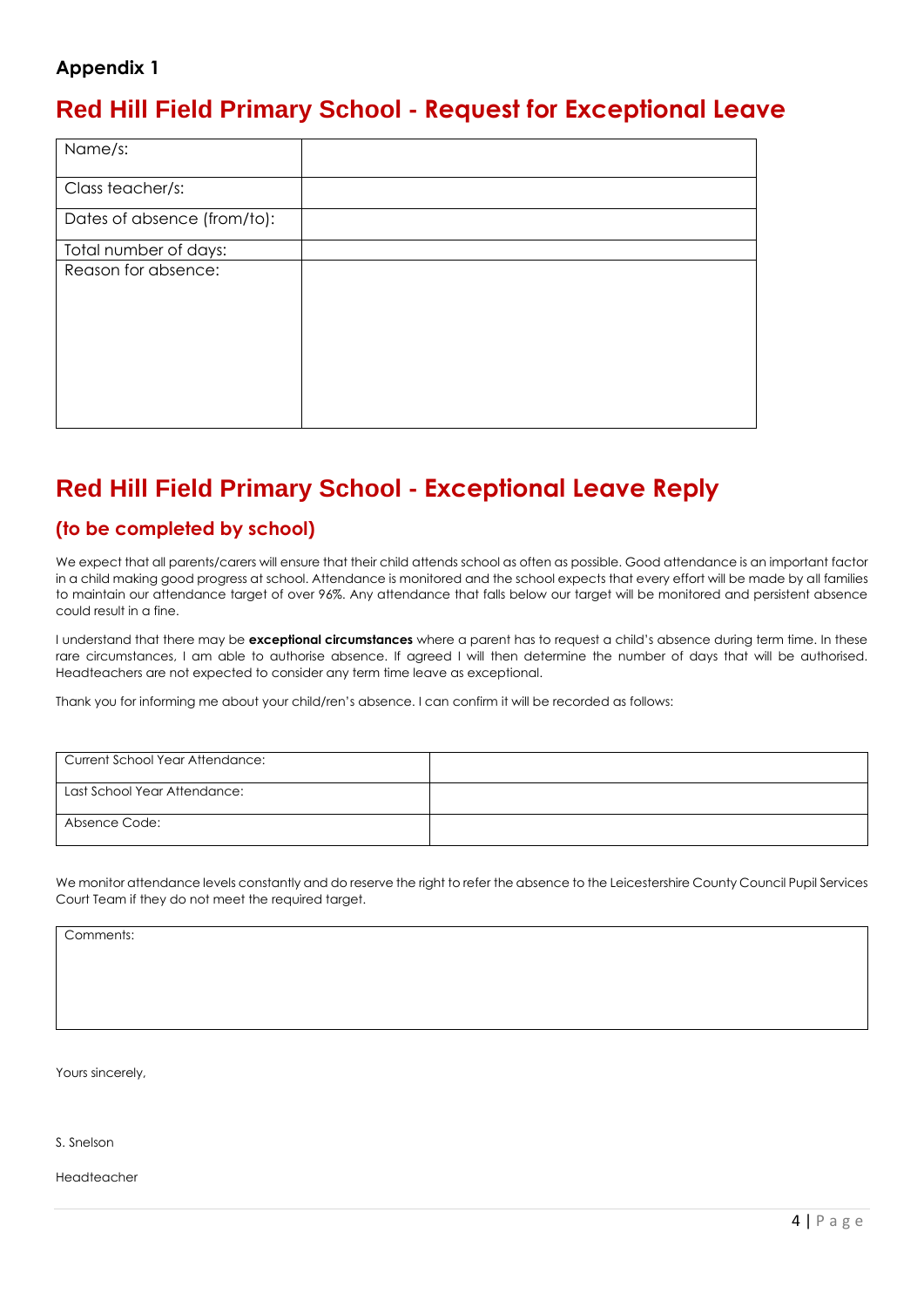#### **Appendix 2**

#### Persistent Lateness Management Procedures



| Minutes late per day during the school | Equivalent days teaching time lost in a |
|----------------------------------------|-----------------------------------------|
| vear                                   | vear                                    |
|                                        | 3.4                                     |
|                                        | 6.9                                     |
|                                        | 10.3                                    |
| 20                                     | 13.8                                    |
| ЗC                                     | $\cap \cap$ ,                           |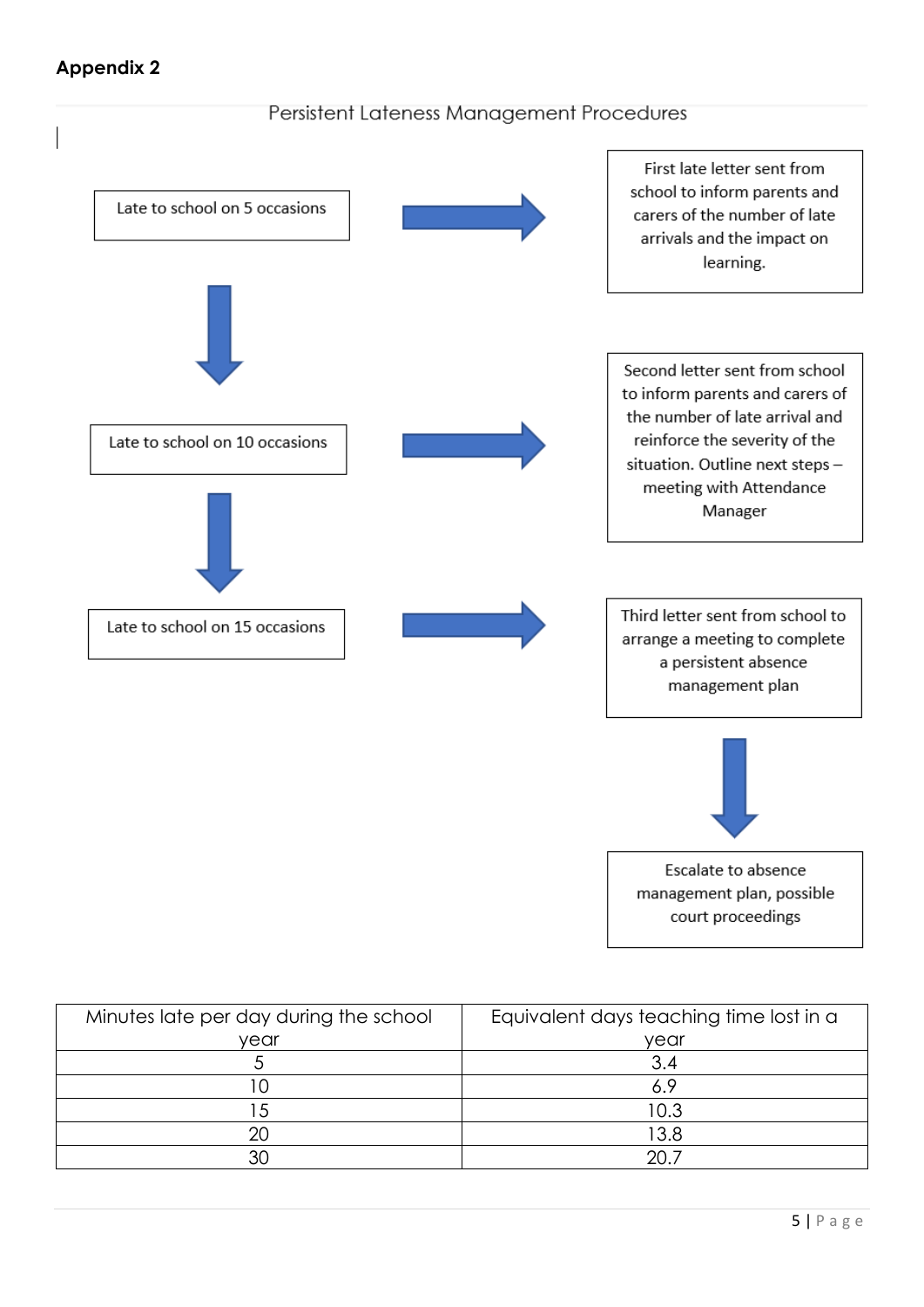#### **Appendix 3 – Lateness Letters 1-3 Persistent Lateness Letter 1**

Dear\_\_\_\_\_\_\_\_\_\_\_\_\_,

Your child, \_\_\_\_\_\_\_\_\_\_\_\_\_\_\_, has been identified as having poor punctuality – they have been late on cocasions. Children can enter school from 8:45am ready for the register to be taken at 8:55am. If your child arrives after the register closes at 8:55am, they will be recorded as late.

The law treats persistent lateness in the same way as irregular attendance and parents may be prosecuted by the Local Authority if persistent lateness is not resolved. The Education Act (1996) states that *as a parent/carer of a child of statutory school age, you have a legal responsibility to ensure full time education suitable to the child's age, ability and aptitude and any special education needs the child may have, either by regular attendance at school or otherwise.*

Persistent lateness has a clear impact on children's learning:

| Minutes late per day during the school | Equivalent days teaching time lost in a |  |
|----------------------------------------|-----------------------------------------|--|
| year                                   | year                                    |  |
|                                        | 3.4                                     |  |
|                                        | 6.9                                     |  |
|                                        | 10.3                                    |  |
| 20                                     | 13.8                                    |  |
| ЗC                                     | ാ∩.                                     |  |

Poor punctuality can lead your child to:

- Feeling embarrassed in front of their peers
- Missing the beginning of lessons
- Missing instructions for the rest of the school day
- An unsettled start to the day

If you or your child are having difficulties that you wish to discuss, please contact me. If your child's punctuality does not improve, then further action will be taken.

Yours sincerely,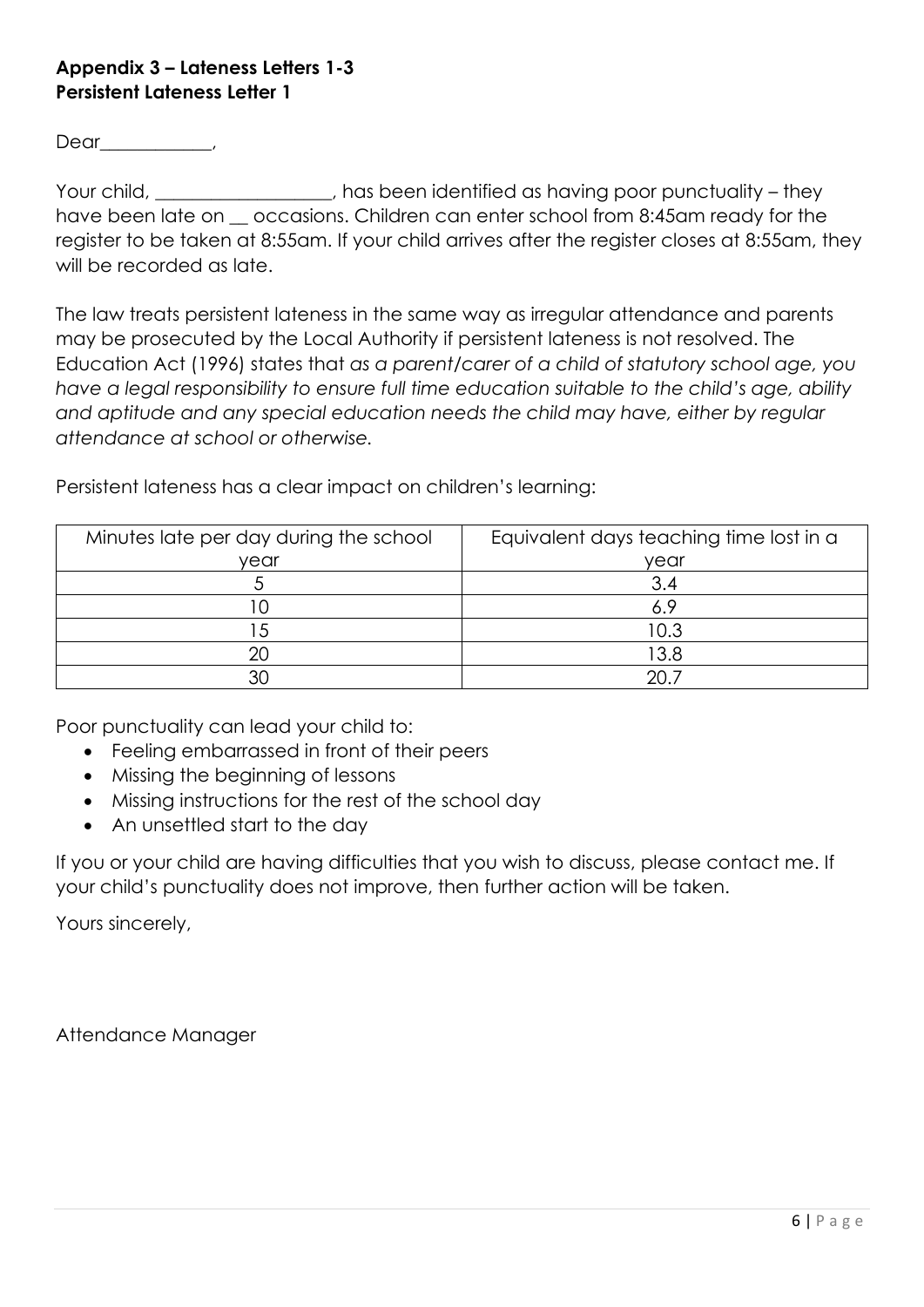#### **Persistent Lateness Letter 2**

Dear\_\_\_\_\_\_\_\_\_\_\_\_\_\_\_,

We have written to you previously regarding the punctuality of \_\_\_\_\_\_\_\_\_\_\_\_\_\_. Their punctuality is continuing to raise concerns; they have now been late on \_\_ occasions.

I would like to take this opportunity to reiterate the importance of your child attending school on time each morning:

- Your child gets the best possible start to the day
- Your child will not miss any important lessons or instructions
- Your child will establish good routines and habits that will help them as they progress through school
- Your child won't feel embarrassed or self-conscious because they have arrived at a different time or have to walk into a full classroom

Please ensure that your child arrives in school before 8:55am.

I will continue to monitor \_\_\_\_\_\_\_\_\_\_\_\_\_\_\_\_\_ punctuality over the remainder of the school year and should they receive any further late marks then you may be invited into school to discuss it further.

Yours sincerely,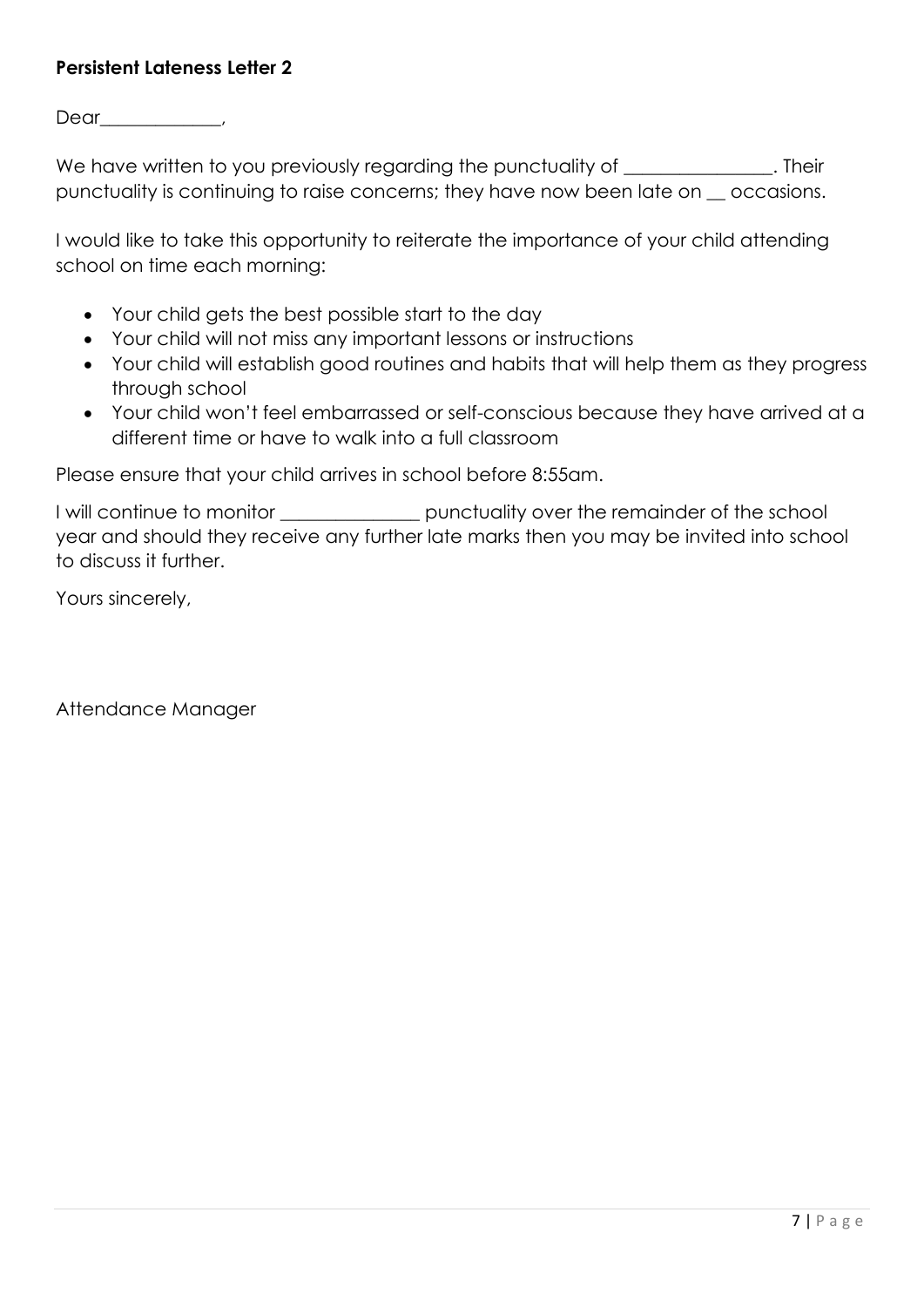#### **Persistent Lateness Letter 3**

Dear\_\_\_\_\_\_\_\_\_\_\_\_\_\_\_,

We have written to you previously regarding the punctuality of \_\_\_\_\_\_\_\_\_\_\_\_\_\_. Their punctuality is continuing to raise concerns; they have now been late on \_\_ occasions.

I would like to take this opportunity to reiterate the importance of your child attending school on time each morning:

- Your child gets the best possible start to the day
- Your child will not miss any important lessons or instructions
- Your child will establish good routines and habits that will help them as they progress through school
- Your child won't feel embarrassed or self-conscious because they have arrived at a different time or have to walk into a full classroom

Please ensure that your child arrives in school before 8:55am.

| Further to our letter on       | I would like to invite you to a meeting             |
|--------------------------------|-----------------------------------------------------|
| on                             | to discuss putting an attendance management plan in |
| to place to support you to get | into school regularly, on time.                     |

Please confirm your attendance by emailing [office@rhf.learnat.uk](mailto:office@rhf.learnat.uk)

Yours sincerely,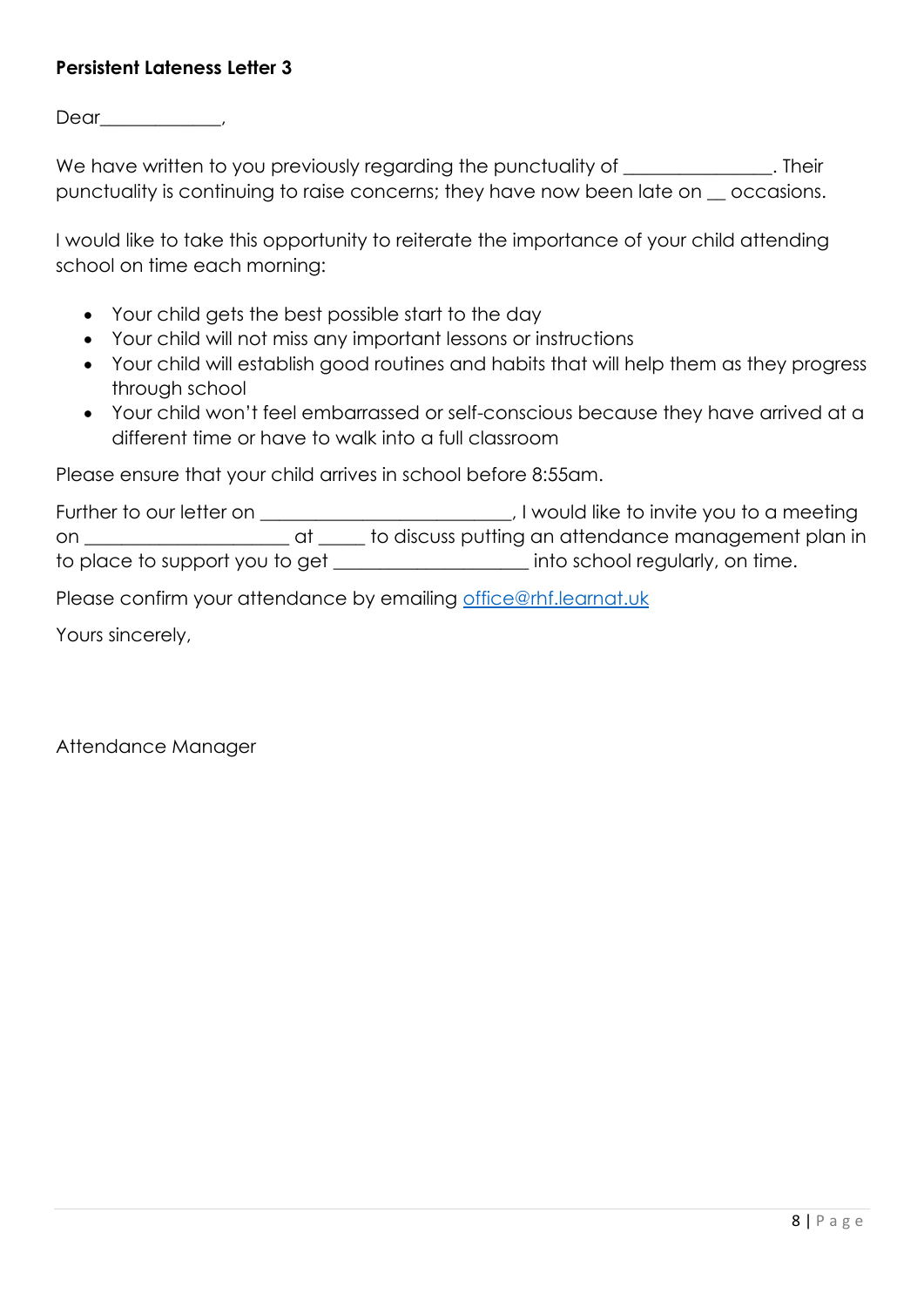#### **Appendix 4 Absence Management Procedures**





Escalate to LA Pupil Services Court Team and possible fixed term penalty notice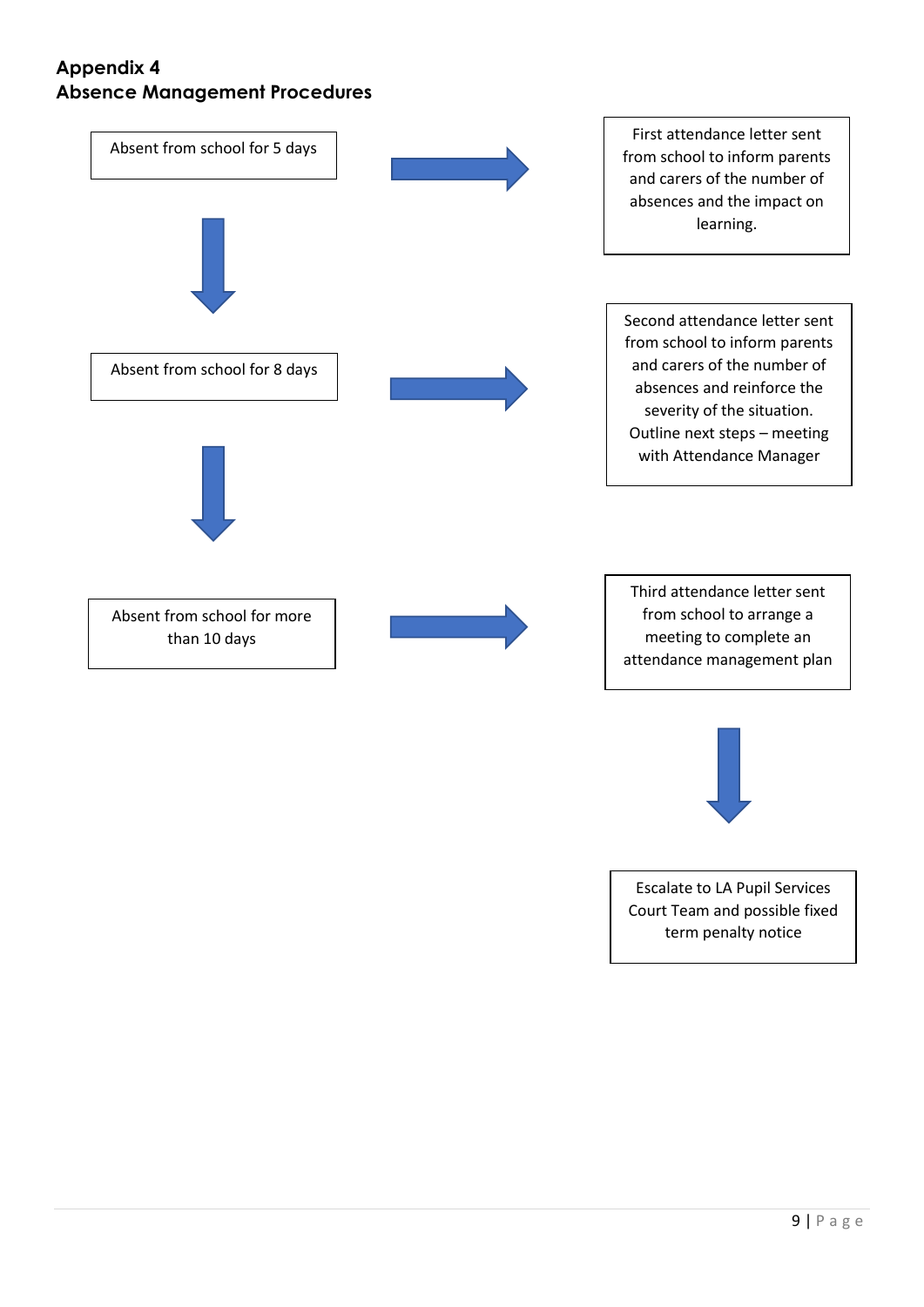#### **Appendix 5 (Absence Letters 1-3) Absence Letter 1**

Dear\_\_\_\_\_\_\_\_\_\_\_\_\_\_,

In line with government guidance, the expectation at Red Hill Field is that pupil attendance will be at or above 96%.

Your child, \_\_\_\_\_\_\_\_\_\_\_\_\_\_, has been identified as having lower than expected attendance – they have been absent on  $\_\$ occasions. Their attendance is currently  $\_\%$ 

The Education Act (1996) states that *as a parent/carer of a child of statutory school age, you have a legal responsibility to ensure full time education suitable to the child's age, ability and aptitude and any special education needs the child may have, either by regular attendance at school or otherwise.* Parents may be prosecuted by the Local Authority if persistent absence is not resolved.

Regular attendance at school is incredibly important for your child. Without regular attendance they may have gaps in their learning which not only affects their academic ability but also their self-esteem and well-being. In addition to this, it may also affect their ability to make and retain friendships and to feel secure in the school environment.

If you or your child are having difficulties that you wish to discuss, please contact me.

If your child's absence does not improve, then further action will be taken.

Yours sincerely,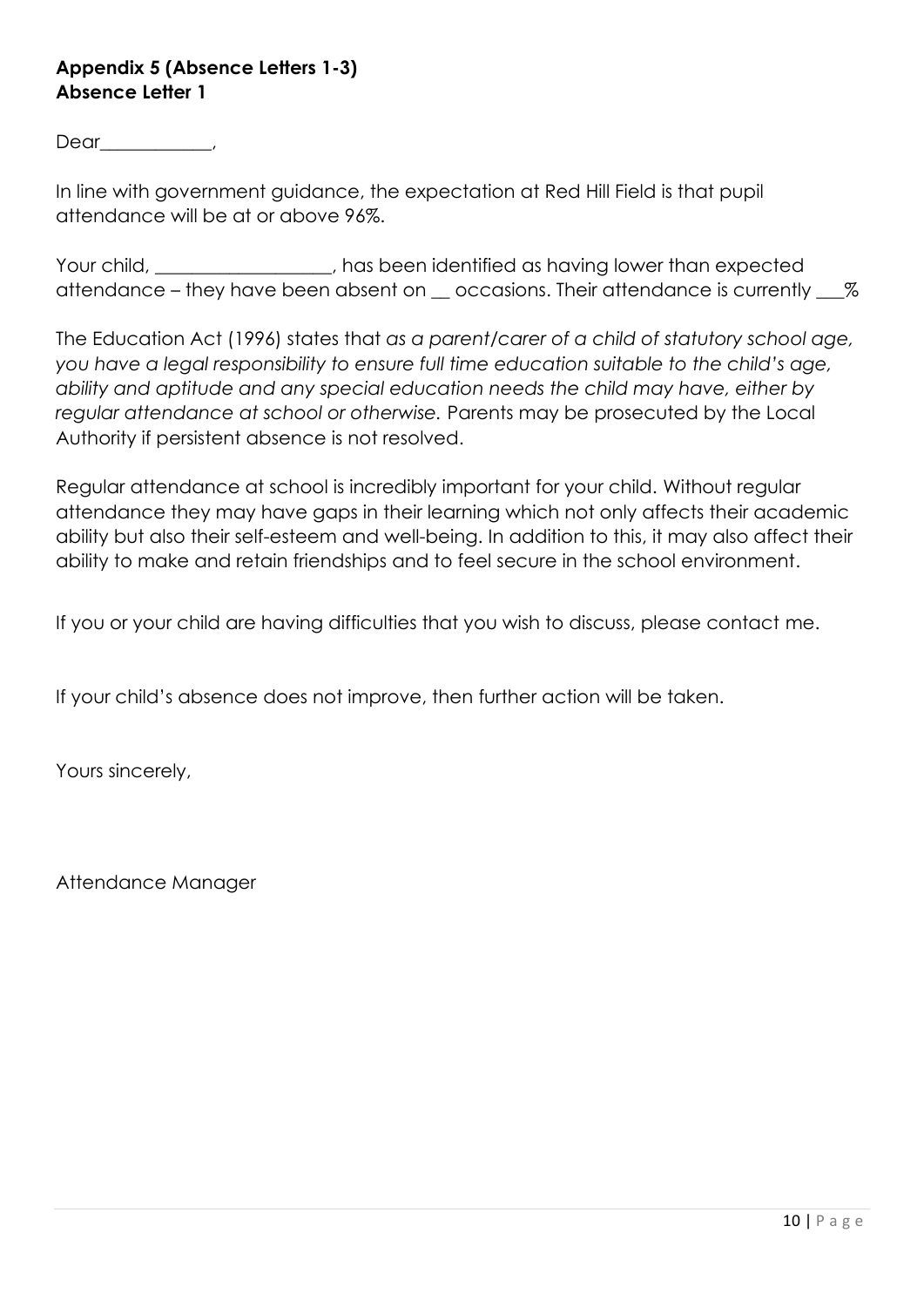#### **Absence Letter 2**

Dear\_\_\_\_\_\_\_\_\_\_\_\_,

Further to my letter on **Example 2018** The Muslim of the U am writing to advise you that your child's attendance continues to be a concern. In line with government guidance, the expectation at Red Hill Field is that pupil attendance will be at or above 96%. Your child, has now been absent on \_\_\_ occasions. Their attendance has fallen to \_\_\_ %

The Education Act (1996) states that *as a parent/carer of a child of statutory school age, you have a legal responsibility to ensure full time education suitable to the child's age, ability and aptitude and any special education needs the child may have, either by regular attendance at school or otherwise.* Parents may be prosecuted by the Local Authority if persistent absence is not resolved.

Regular attendance at school is incredibly important for your child. Without regular attendance they may have gaps in their learning which not only affects their academic ability but also their self-esteem and well-being. In addition to this, it may also affect their ability to make and retain friendships and to feel secure in the school environment.

If you or your child are having difficulties that you wish to discuss, please contact me.

If your child's absence does not improve, then you will be invited to a meeting to put an attendance management plan in place to support you to get \_\_\_\_\_\_\_\_\_\_\_\_\_\_ into school regularly.

Yours sincerely,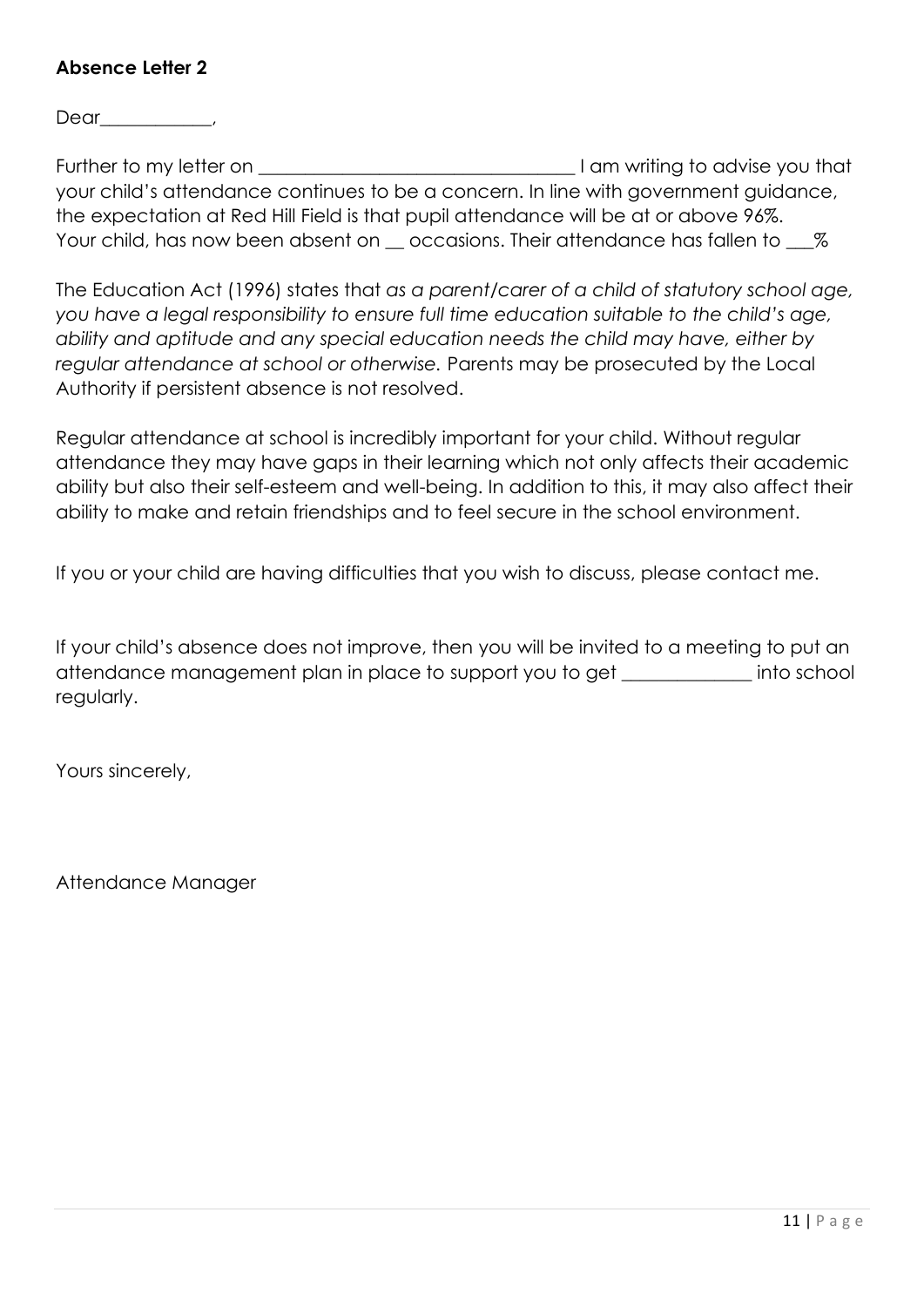#### **Absence Letter 3**

Dear\_\_\_\_\_\_\_\_\_\_\_\_,

Further to my letter on **Example 2018** The Muslim of the U am writing to advise you that your child's attendance continues to be a concern. In line with government guidance, the expectation at Red Hill Field is that pupil attendance will be at or above 96%. Your child, has now been absent on \_\_\_ occasions. Their attendance has fallen to \_\_\_ %

The Education Act (1996) states that *as a parent/carer of a child of statutory school age,*  you have a legal responsibility to ensure full time education suitable to the child's age, *ability and aptitude and any special education needs the child may have, either by regular attendance at school or otherwise.* Parents may be prosecuted by the Local Authority if persistent absence is not resolved.

Regular attendance at school is incredibly important for your child. Without regular attendance they may have gaps in their learning which not only affects their academic ability but also their self-esteem and well-being. In addition to this, it may also affect their ability to make and retain friendships and to feel secure in the school environment.

If you or your child are having difficulties that you wish to discuss, please contact me.

| Further to our letter on ________________                                                                              | I would like to invite you to a meeting             |
|------------------------------------------------------------------------------------------------------------------------|-----------------------------------------------------|
| at a<br>on and the contract of the contract of the contract of the contract of the contract of the contract of the con | to discuss putting an attendance management plan in |
| to place to support you to get __________________                                                                      | into school regularly.                              |
| Please confirm your attendance by emailing office@rhf.learnat.uk                                                       |                                                     |
| Yours sincerely,                                                                                                       |                                                     |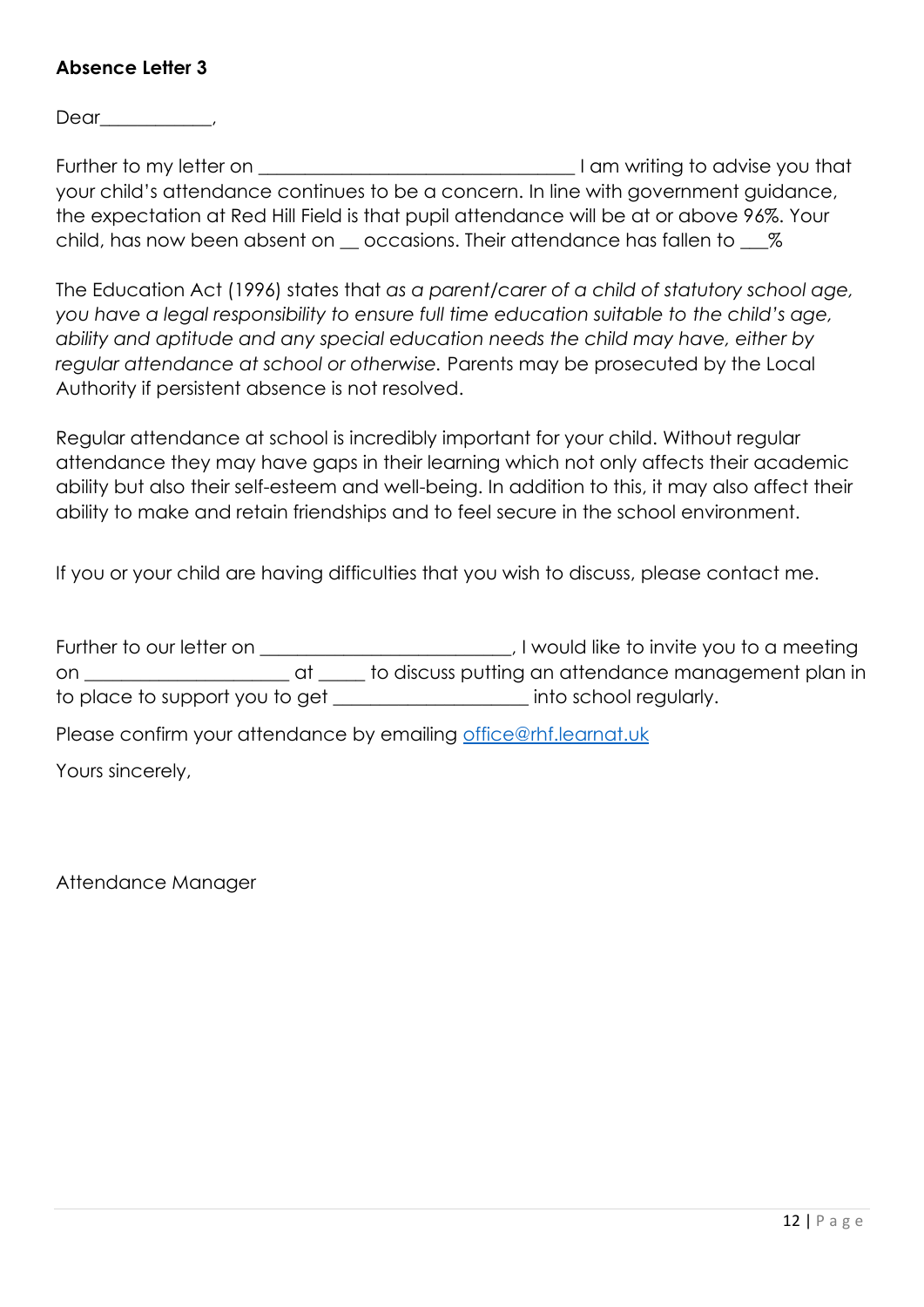| <b>Red Hill Field Primary School</b> |
|--------------------------------------|
| <b>Attendance Plan</b>               |



|                                                                                                                                                                                                                                                                               |                    | ARY.  |                                   |             |                                      |
|-------------------------------------------------------------------------------------------------------------------------------------------------------------------------------------------------------------------------------------------------------------------------------|--------------------|-------|-----------------------------------|-------------|--------------------------------------|
| DATE OF PLAN:                                                                                                                                                                                                                                                                 |                    |       |                                   |             |                                      |
| <b>Pupil Information:</b>                                                                                                                                                                                                                                                     |                    |       |                                   |             |                                      |
| Name:                                                                                                                                                                                                                                                                         |                    | Year: |                                   | <u>DOB:</u> |                                      |
| <b>Pupil Premium: Yes/No</b>                                                                                                                                                                                                                                                  | <b>LAC: Yes/No</b> |       | Class teacher: _________________  |             |                                      |
| Current Attendance: University Press, 2004                                                                                                                                                                                                                                    |                    |       |                                   |             |                                      |
| This Attendance Plan Meeting is being held because your child's attendance falls below the<br>government and Red Hill Field's expected target of 96%.                                                                                                                         |                    |       |                                   |             |                                      |
| Are there any transportation issues that prevent your child from attending school regularly? Yes/No<br>Are there any medical issues that may affect your child's attendance? Yes/No<br>If the answer is 'Yes' to either of the above questions, please provide details below: |                    |       |                                   |             |                                      |
| <b>Previous Support and Intervention:</b>                                                                                                                                                                                                                                     |                    |       |                                   |             |                                      |
| <b>Phone Calls</b>                                                                                                                                                                                                                                                            |                    |       | $\Box$ Early Help Referral        |             | <b>Social Services</b>               |
| <b>Parental Meetings</b>                                                                                                                                                                                                                                                      |                    |       | <b>School Nurse Referral</b>      |             | <b>CAMHS</b>                         |
| <b>Classroom Support</b>                                                                                                                                                                                                                                                      | $\Box$             |       | <b>School Counsellor Referral</b> |             | <b>Previous Fixed Penalty Notice</b> |
| Attendance Intervention Support                                                                                                                                                                                                                                               |                    |       | $\Box$ SEN Intervention (Specify) |             | Other                                |
| <b>Student/Parent View:</b>                                                                                                                                                                                                                                                   |                    |       |                                   |             |                                      |
| What barriers do the Pupil/Parent feel prevents the<br>Pupil from coming to school regularly?                                                                                                                                                                                 |                    |       |                                   |             |                                      |
| Do you feel there is anything Red Hill Field can do to<br>make school more accessible?                                                                                                                                                                                        |                    |       |                                   |             |                                      |
| Have there been any extenuating circumstances                                                                                                                                                                                                                                 |                    |       |                                   |             |                                      |

**that have affected your child's attendance? (e.g.,** 

**exclusion, bereavement, holiday…)**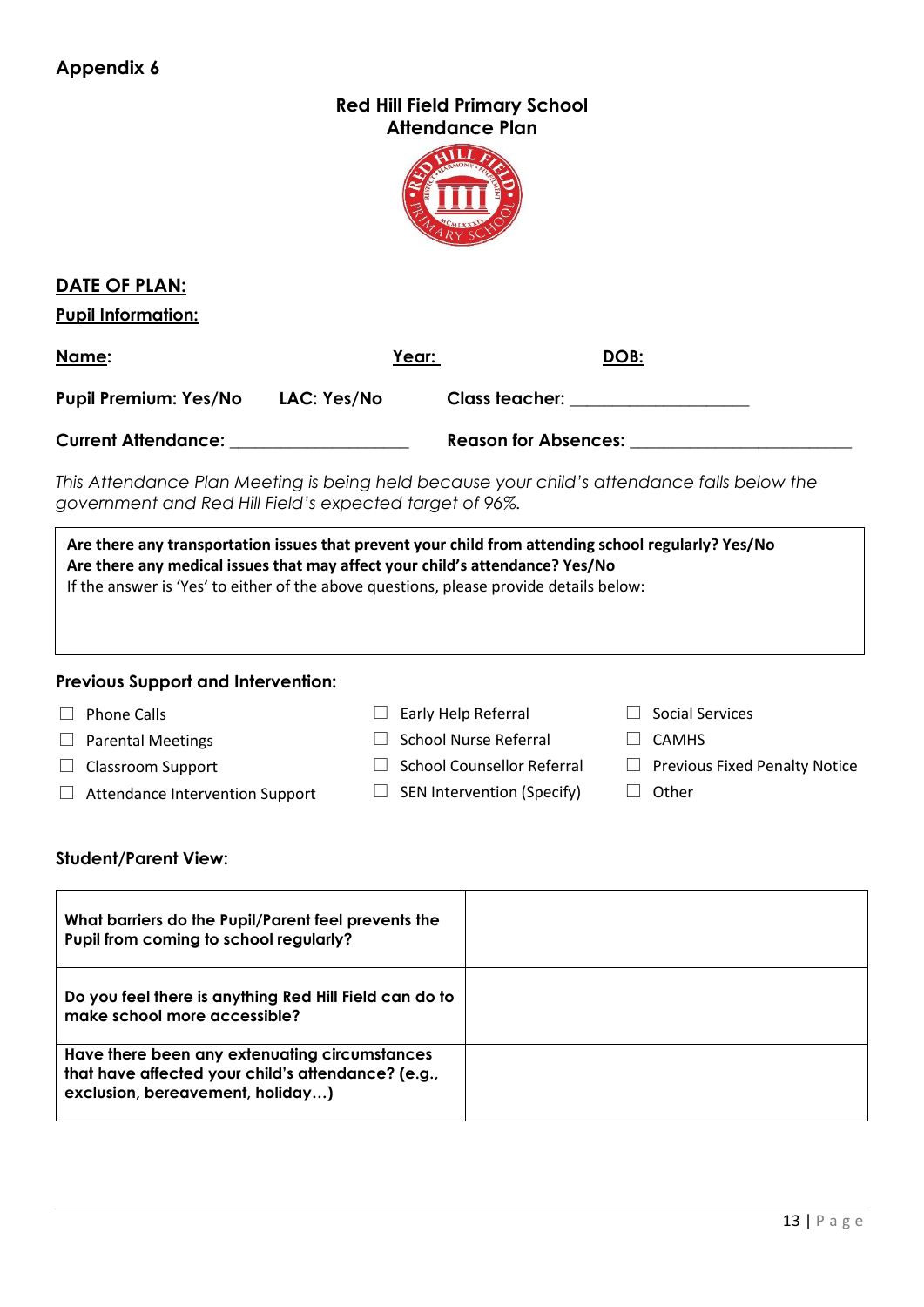| Action: | To be completed by staff: |
|---------|---------------------------|
|         |                           |
|         |                           |
|         |                           |
|         |                           |
|         |                           |
|         |                           |
|         |                           |
|         |                           |

#### **Attendance Plan:**

#### **Targets:**

- **Medical Evidence is now required for each period of absence: Yes/No**
- Parent/Carer to contact the school on the first day of absence and each subsequent day until the student returns to school.

| By following the agreed targets, in four weeks' time (by | _), your attendance $\%$ |
|----------------------------------------------------------|--------------------------|
|----------------------------------------------------------|--------------------------|

**should be \_\_\_\_\_\_\_\_\_\_\_\_**

| <b>Monitoring:</b> | Attendance % | <b>Action Taken:</b> |
|--------------------|--------------|----------------------|
| WEEK <sub>1</sub>  |              |                      |
| WEEK <sub>2</sub>  |              |                      |
| WEEK 3             |              |                      |
| WEEK 4             |              |                      |

### **ATTENDANCE PLAN REVIEW DATE: \_\_\_\_\_\_\_\_\_\_\_\_\_\_\_\_\_\_\_\_\_\_\_\_\_\_\_\_\_\_\_\_\_\_\_\_\_**

| Please sign below to show that you agree to the targets and action points outlined in the above Attendance Plan. |  |                  |  |  |
|------------------------------------------------------------------------------------------------------------------|--|------------------|--|--|
|                                                                                                                  |  | Date: _________  |  |  |
| Parent/Carer: ___________________________                                                                        |  | Date: __________ |  |  |
|                                                                                                                  |  | Date: Date:      |  |  |
| (Attendance Manager/Head Teacher)                                                                                |  |                  |  |  |
|                                                                                                                  |  |                  |  |  |
|                                                                                                                  |  |                  |  |  |
|                                                                                                                  |  |                  |  |  |